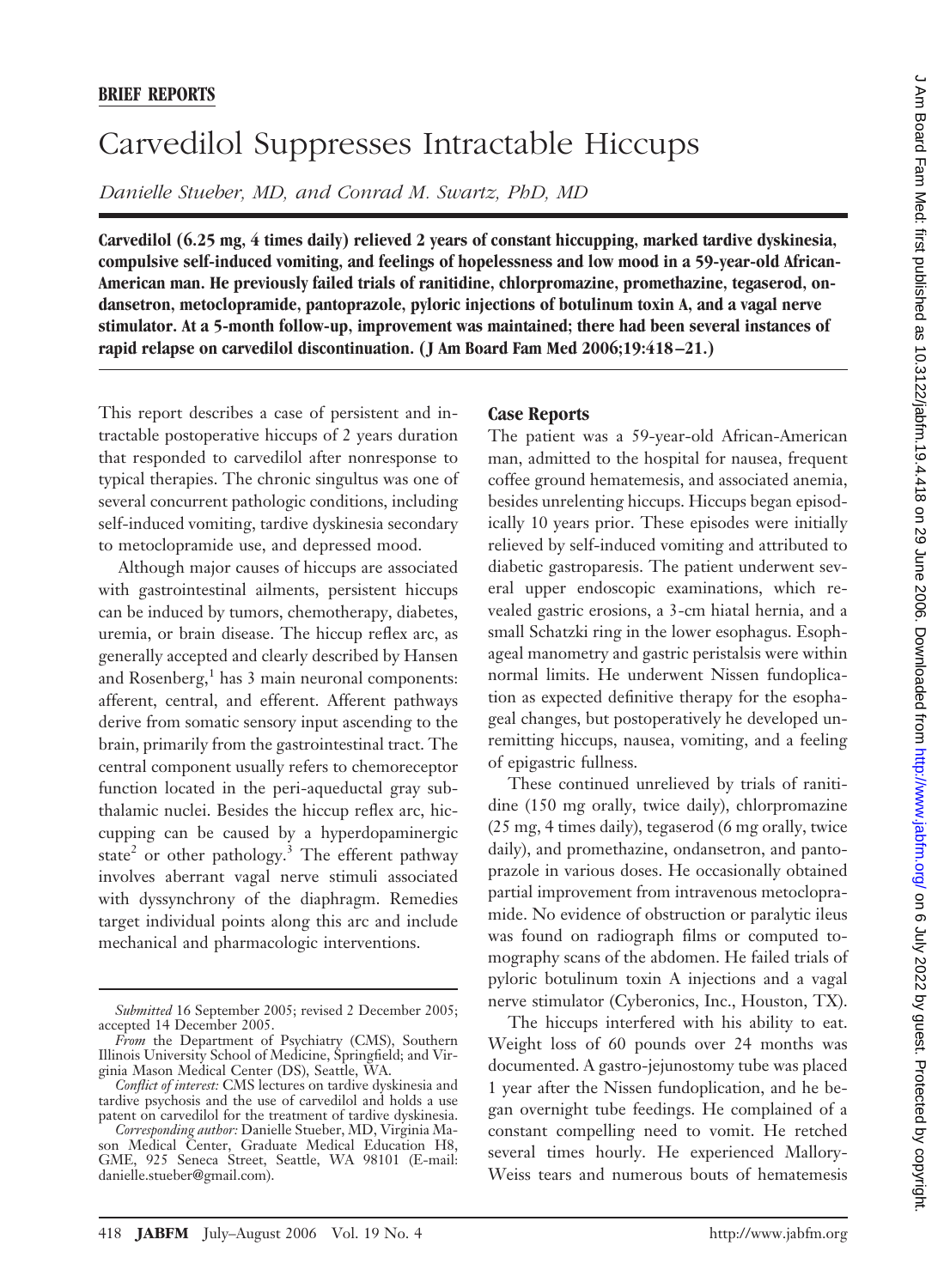attributed to self-induced vomiting. He was repeatedly hospitalized for bleeding and anemia. The patient, his family, and the primary care physicians stated that the hiccupping and weight loss would probably lead to his death soon. Our psychiatric consultation was requested because of a suspected obsessive-compulsive quality to the self-induced vomiting.

He had longstanding insulin-dependent diabetes mellitus complicated by gastroparesis, gastroesophageal reflux disease, and Barrett's esophagus, a history of colonic polyps, and peripheral vascular disease. Additional cardiovascular problems included coronary artery disease with previous deep venous thrombosis, hypertension, and dyslipidemia. He had chronic obstructive pulmonary disease. He survived a subarachnoid hemorrhage with residual right upper and lower extremity weakness and mild noticeable psychomotor slowing; the left anterior cerebral artery was clipped. Past surgeries included vagal nerve simulator implantation 2 years prior, Nissen fundoplication 4 years prior, left anterior cerebral aneurysm clipping 7 years prior, placement of a Greenfield filter 7 years prior, femoral popliteal bypasses 10 and 11 years prior, and coronary artery bypass graft 18 years prior.

Current medications were glyburide, lisinopril, insulin, metoprolol sustained release, amlodipine, potassium, pantoprazole, aspirin, metoclopramide, and gabapentin. He had no allergies, and there were no familial gastrointestinal illnesses. He was on disability and lived with his wife. He had quit smoking 8 years prior and denied use of alcohol and illicit substances.

Review of systems revealed pervasive feelings of anergy, weakness, and demoralization tied to his medical problems. The patient denied other depression and anxiety symptoms and there were no fevers, chills, night sweats, dyspnea, palpitations, cough, headaches, seizures, blackouts, or urinary problems.

On examination blood pressure was 196/100, pulse 96, and respiratory rate 20. He was alert, recumbent, in observable mild distress, and fully oriented. He repetitively and tensely complained of anger and frustration from repeated hospitalizations, home confinement, and ruination of the quality of his life from hiccups and vomiting. Recent and remote memory were intact. His speech was interrupted every 5 seconds by hiccupping. He spoke softly and mumbled frequently. His replies

were typically 2 to 3 words. He avoided eye contact and frequently showed restless movements, fidgeting, and shifting. He showed continuous chewing movements, frequent tongue protrusion, and lip licking; he was unaware of these. He claimed a virtually constant urge to vomit and he clutched an emesis basin.

Expecting carvedilol to mitigate the tardive dyskinesia and tardive vomiting, and to perhaps diminish the hiccupping, it was started at 3.125 mg, 4 times daily. Metoprolol and metoclopramide were discontinued. By the next day, the patient claimed improvement. Hiccupping had decreased to 6 to 8 times per minute. Observable restlessness and vomiting were less. The carvedilol dose was doubled, and the next day, hiccupping was 1 to 2 times per minute, lip licking and chewing movements were 50% improved, vomiting had stopped, he ate soft food regularly, and his outlook and mood were upbeat. His speech was dysarthric but louder and longer. He maintained eye contact. He was discharged on carvedilol 6.25 mg, 4 times daily.

At a 5-month follow-up, hiccups were absent, and no lip licking, tongue protrusions, or chewing movements were evident. The patient admitted to an instance of discontinuing carvedilol but hiccupping, vomiting, dyskinesia, and low mood resumed after 2 days. This was observed in person by a psychiatrist colleague. The primary care physician resumed the dose at 6.25 mg, 4 times daily, and the hiccupping again stopped. He complained of a residual urge to vomit, and he induced vomiting several times daily; these were not connected to meals. His outlook remained good, and he enjoyed small meals regularly with his family.

## **Discussion**

Few treatments reliably suppress the hiccup drive and some can even cause them as a rebound effect.4,5 In a syndicated column, Paul Donohue, MD, identified usual therapies as chlorpromazine, metoclopramide, baclofen, and omeprazole.<sup>6</sup> Chlorpromazine and metoclopramide are potent dopamine antagonists with the potential to cause tardive disorders of movement and thought<sup>7</sup> particularly in frail individuals or those  $>55$  years old.<sup>8</sup> Tardive vomiting, tardive obsessive-compulsive disorder, and tardive major depression can also develop.4,7 Our patient showed marked tardive dyskinesia, presumably from the metoclopramide and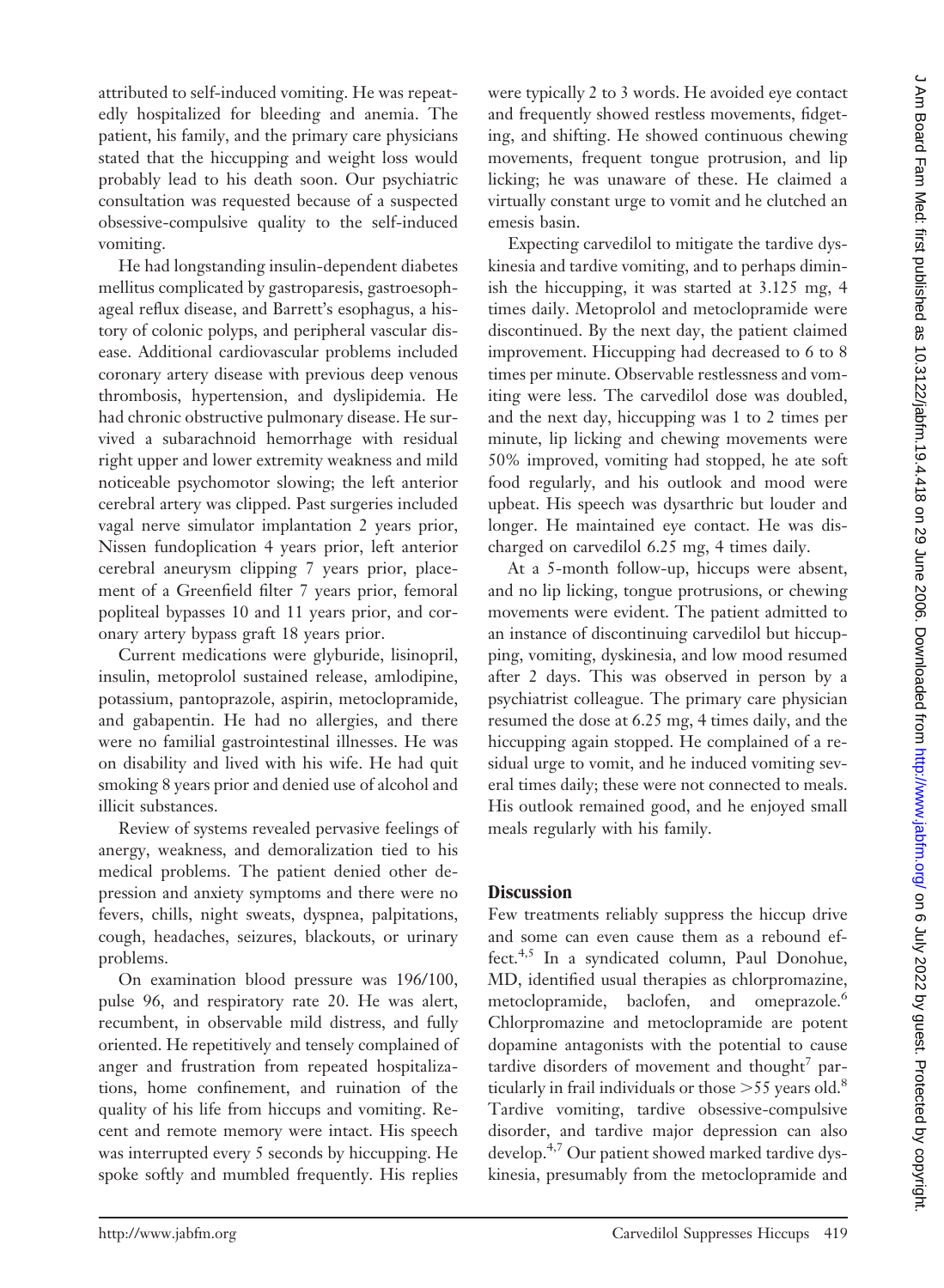chlorpromazine he had taken for 2 years. $\degree$  Carvedilol was initiated under the expectation that the current dyskinesia, vomiting, hiccupping, and depressed mood were all primarily tardive phenomena and accordingly should all respond.

Carvedilol rapidly mitigated manifestations of tardive dyskinesia in its typical forms of choreic and athetotic movements of the tongue and lips in clinical practice.10 It also ameliorated tardive akathisia (agitation) and dystonia and was expected to relieve other tardive symptoms such as vomiting, compulsions, and depression.<sup>10</sup> After 3 doses, carvedilol (3.125 mg, twice daily) entirely suppressed frequent involuntary prominent tongue protrusion in a 37 year-old woman with a chronic haloperidol treatment. Carvedilol (6.25 mg, 3 times daily) ameliorated tongue protrusion, lip pouting and puckering, and agitation in a 47-year-old woman with longstanding neuroleptic use. A 53-year-old man with dystonia of the neck requiring tube feeding attributed to haloperidol (and possibly exacerbated by lithium) achieved 70% improvement after 3 doses of carvedilol (6.25 mg, twice daily). Patients rapidly relapsed to pretreatment severity with carvedilol discontinuation. Tolerance to carvedilol was not seen, and its continuation provided continuing benefit. In one patient, a short course of carvedilol seemed to provide continuing benefit.<sup>10</sup>

Coadministration of carvedilol attenuated orofacial dyskinesia in rats given 21 days of dopamine blockers haloperidol or chlorpromazine.<sup>11</sup> This was hypothesized as related to antioxidant effects. This study did not distinguish acute extrapyramidal (Parkinsonian) effects from tardive dyskinesia or how rapidly carvedilol effects wore off. In human patients the rapid onset of carvedilol benefits and fast decay after its discontinuation point away from an antioxidant mechanism because antioxidant-mediated clinical changes develop slowly.

Multiplicity of disease in the present case complicated the clinical presentation, but the rapid simultaneous relief of hiccupping, vomiting, low mood, and abnormal involuntary movements with carvedilol administration and its subsequent rapid re-emergence with carvedilol discontinuation points toward a common tardive pathophysiology. Although the initial hiccupping antedated dopamine-blocking drugs, the current hiccupping is apparently tardive type, in view of its association with tardive dyskinesia and dopamine-blocking drugs. Because dopamine-blocking drugs can acutely diminish hiccupping, their chronic rebound effects which are opposite and presumably hyperdopaminergic—should include singultus.

Carvedilol has several clinical pharmacologic effects, including nonspecific  $\beta$  blockade,  $\alpha$ -1 blockade, and calcium channel inhibition, as well as antioxidant activity.<sup>10-12</sup> As a sympatholytic, carvedilol should diminish somatic tension anxiety as other lipophilic  $\beta$  blockers do.<sup>4,5,13</sup> This should diminish manifestations of sympathetic nervous system irritation, such as compulsions and low mood, but this does not seem sufficient to explain all the benefits of carvedilol in the present case.

## **Conclusion**

Because of the rapid responses and recurrences corresponding to carvedilol administration and discontinuation, it is clear that carvedilol effectively suppressed hiccupping, vomiting, dyskinesia, and depressive symptoms in this patient. It is not clear which pharmacological effects of carvedilol contribute to these actions. Similarly, it is not apparent if tardive hiccupping is the only kind of hiccupping that carvedilol diminishes. Carvedilol should be safer than metoclopramide or chlorpromazine, especially in long-term use and in patients over age 55. Mitigation of singultus, as in our patient, seems to require long-term carvedilol continuation.

## **References**

- 1. Hansen BJ, Rosenberg J. Persistent postoperative hiccups: a review. Acta Anaesthesiol Scand 1993;37:  $643-6.$
- 2. Miyaoka H, Kamijima K. Perphenazine-induced hiccups. Pharmacopsychiatry 1999;32:81.
- 3. Lierz P, Felleiter P. Anesthesia as therapy for persistent hiccups. Anesth Analg 2002;95:494 –5.
- 4. Swartz CM. Tardive psychopathology. Neuropsychobiology 1995;32:115–9.
- 5. Lader M. Beta-adrenoceptor antagonists in neuropsychiatry: an update. J Clin Psychiatry 1988;49: 213–23.
- 6. Donohue P. Medicine can end hiccups when remedies fail. St. Augustine Record, 2005 July 20; Health Watch.
- 7. Malcolm K. Supersensitivity psychosis with concurrent episodic vomiting. Br J Psychiatry 1992;161: 407–9.
- 8. Woerner MG, Alvir JM, Saltz BL, Lieberman JA, Kane JM. Prospective study of tardive dyskinesia in the elderly: rates and risk factors. Am J Psychiatry 1998;155:1521– 8.